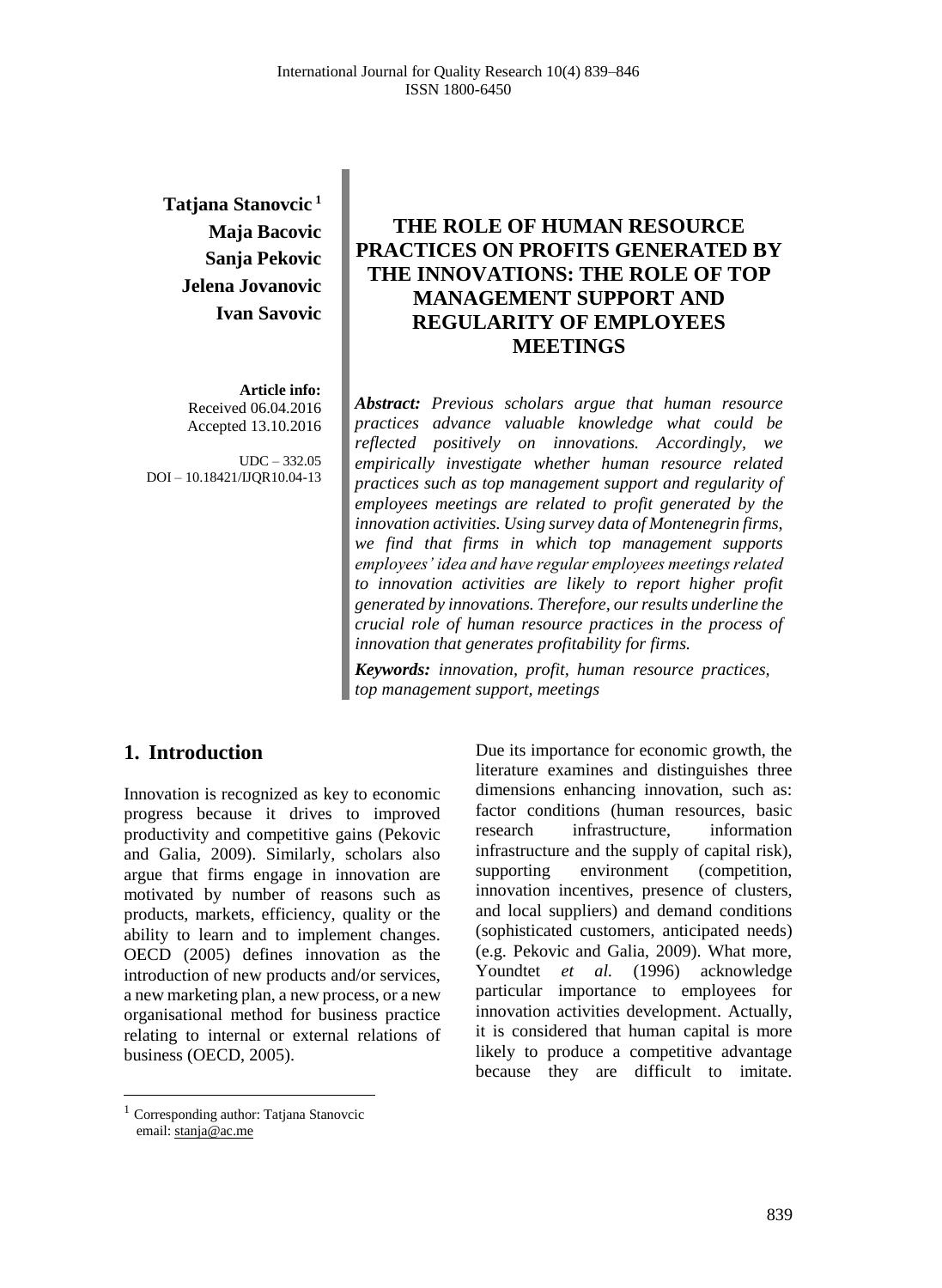

Additionally, it is underlined that due to present competitive dynamics, managing human resources appropriately is the only truly sustainable source of competitive advantage (Reich, 1990). In fact, more effective systems of human resources practices influence employee skills through the acquisition and development of a firm's human capital, which itself provides a direct and economically significant contribution to a firm's performance (Huselid, 1995). In the same sense, Snell and Youndt (1995) underlined that firm's success or failure is influenced on the way individuals are managed. The previous scholars confirmed positive relationship between human resources practices and firm performance (MacDuffie, 1995; Delaney and Huselid, 1996; Ichniowski *et al.*, 1997; Fey and Bjorkman, 2001). For instance, using a panel data Jones *et al.*, (2010) find that appropriate utilisation of human resource practices enhances productivity.

Consequently, it is important to identify the human resources factors that lead firms to generate more value from their innovations. As argued by Cheng and Huang (2009) human resource (HR) practices are the most important tool by which firms can shape the skills, attitudes and behaviour of employees to do their work what would be reflected on improved organizational outcomes. Similarly, Youndtet *et al.* (1996) note that HR activities play a central role in linking employee capabilities with the firm performance. Therefore, employees working under HR practices represent a source of competitive advantages. These practices encompass various job characteristics including job rotation, learning across tasks, teamwork, decentralization of responsibility, top managers support, worker participation in decision making, etc. Previous scholars confirm the positive relationship between HR practices and firm performance (e.g. Youndtet *et al.*, 1996; Huselid *et al.*, 1997; Ichniowski *et al.*, 1997). However, less is known concerning HR practices and innovation performance (Laursen and Foss,

2003; Cheng and Huang, 2009). The rational for positive relation between HR practices and innovation could be based on the fact that HR practices through the capacity in knowledge acquisition, sharing, and application generate positive effects on innovation performance (Cheng and Huang, 2009). Employing sample of 146 firms, Cheng and Huang (2009) support the positive relationship between HR practices and innovation. The authors suggest that managers need to actively enhance human capital through variety of HR practices. Similarly, estimating an empirical model of innovation performance, using data from a Danish survey of 1,900 business firms, Laursen and Foss (2003) identify two HRM systems which are conducive to innovation. Moreover, Beugelsdijk (2008) worked on a sample of 988 Dutch firms and found that task autonomy, training and performance-based pay are important for generating incremental innovations. Regarding radical innovations, the author's results underline the importance of task autonomy and flexible working hours.

Our focus in this research is on the innovation effects of HR practices. In particular, this paper will examine the impact of two HR practices namely top management support and employee's meeting regularity on profit generated by innovation on the sample of Montenegrin firms. Noteworthy, empirical research has been restricted to papers that provide analysis how top managers influences firm financial performance. Accordingly, Hermano and Martín-Cruz (2016) addressed top managers' role from three key perspectives: (1) the agency theory that focuses on the costs associated with the separation between firm property and control; (2) firms are a reflection of their key decisionmakers (i.e., top managers) and their characteristics will influence firm performance; (3) organizational behaviour theory, explores the questions of how a CEO's leadership behaviours influence firm outcomes leadership as antecedents of organizational performance. Moreover, the studies that examine the importance of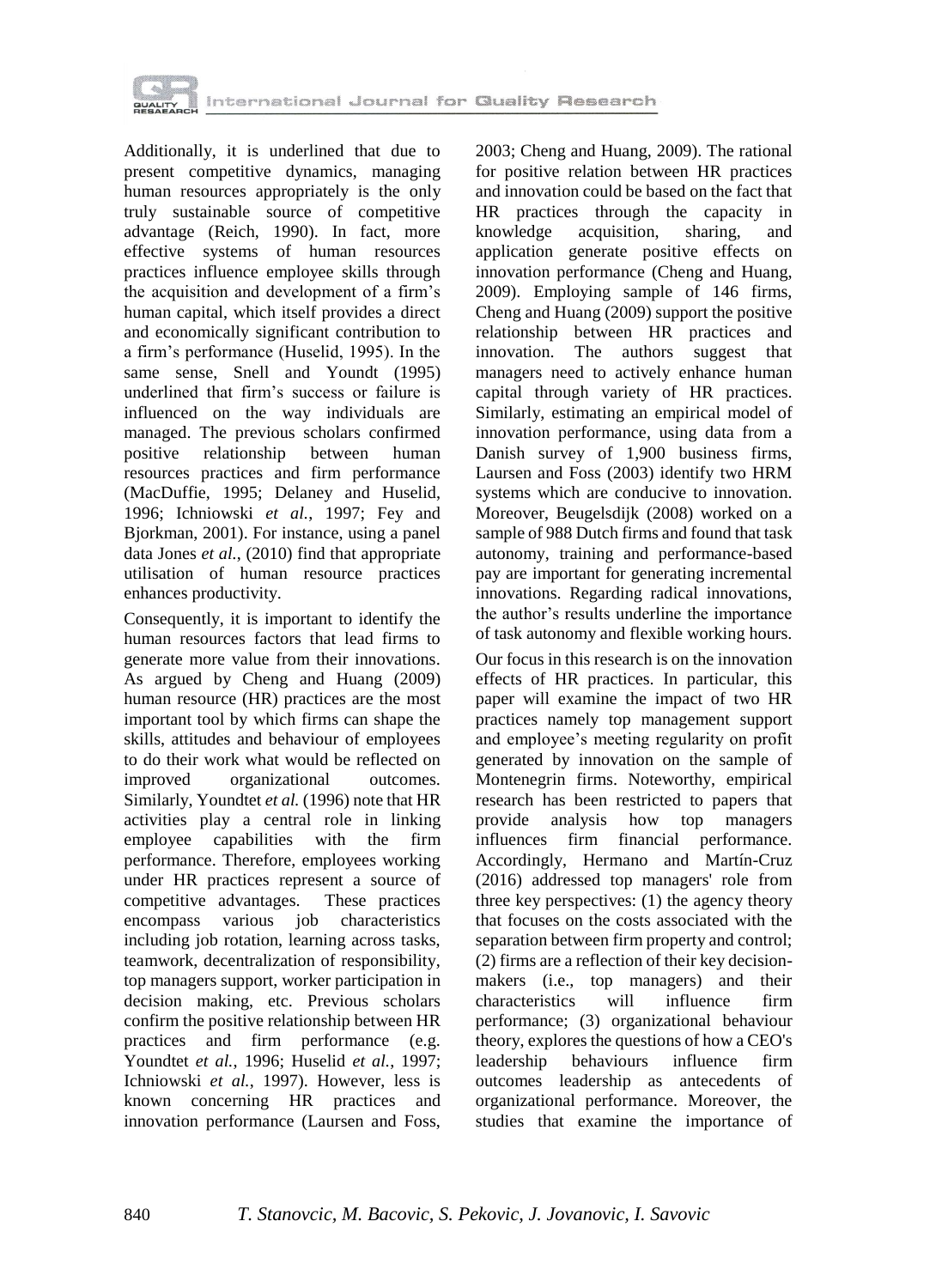

employee's meeting regularity are also missing in the current literature. It is considered that meetings facilitate communication among members and link employees inside the firm (Urry, 2003). Additionally, Volkema and Niederman (1995) underline that meetings are important part of firm success since they help dissemination of information among employees. Agypt *et al.* (2012) argue that meetings are a valuable venue in which employees can organize their work in relation to the overall firm. In summary, top management support is considered an essential condition for performance improvement (Young and Poon, 2013) while employee's meeting regularity will insure the quality of knowledge and information flow. Our contribution is to add to the emerging theoretical and empirical research on innovation management as well as on human resource management. Moreover, understanding what HR practices drives innovation performance in Montenegro is crucial since it could help firms to achieve better employment of innovation capabilities what would result in higher levels of productivity and at the same time economic growth.

The outline of this paper is as follows: data and empirical methodology description to investigate the relationships between HR practices and innovation is provided in Section 2, followed by results and discussion in Section 3. Section 4 concludes the paper.

# **2. Methodology**

### **2.1. Data**

The data is extracted from a Montenegrin survey which is created by the Center for Quality in Montenegro. The main objective of the survey is to obtain information concerning firms' behavior regarding innovation activities in Montenegro. The questionnaire contains 31 questions. The survey was conducted in different geographical areas of Montenegro (north,

center and south), from September to the end of December 2011. The time allocated for employees to complete the questionnaire was not limited but it took approximately 5 days. The number of firms that have answered the questionnaire is 120.

#### **2.2. Dependent and Independent Variables**

Profit generated by the Innovations. In order to assess innovation, it is important to make the distinction between output of innovation activity and the input into innovation activity (Rogers, 1998). Generally, the key output of innovation activity is the firm's success which may be defined as profits, market share, productivity, etc. Therefore, in this paper the dependent variable presents output of innovation activity. More precisely, the dependent variable denoted Profit generated by the Innovations presents dummy variable which equals 1 if the firm has generated profit from innovation activities more or equals to the mean of the sample used (mean= 2.184874).

Top Management Support. To test our main hypothesis of the paper, namely that HR practices are positively associated with innovation performance, we use variable named Top Management Support coded 1 if respond completely agree or agree that top managers consider and accept suggestions and ideas from employees.

Regularity of Employees Meeting. The second variable that represents HR practices is Regularity of Employees Meetings which is count variable going from (1) employee has never meetings to (5) employee has weekly meeting relating innovation.

In order to control for firm-level heterogeneity, our analysis includes variables representing firm characteristics such as size and sector of activity (e.g. Pekovic and Galia, 2009). In Table 1 we present descriptive statistics and Pearson correlations for our sample. No problem of multi-colinearity was detected among variables.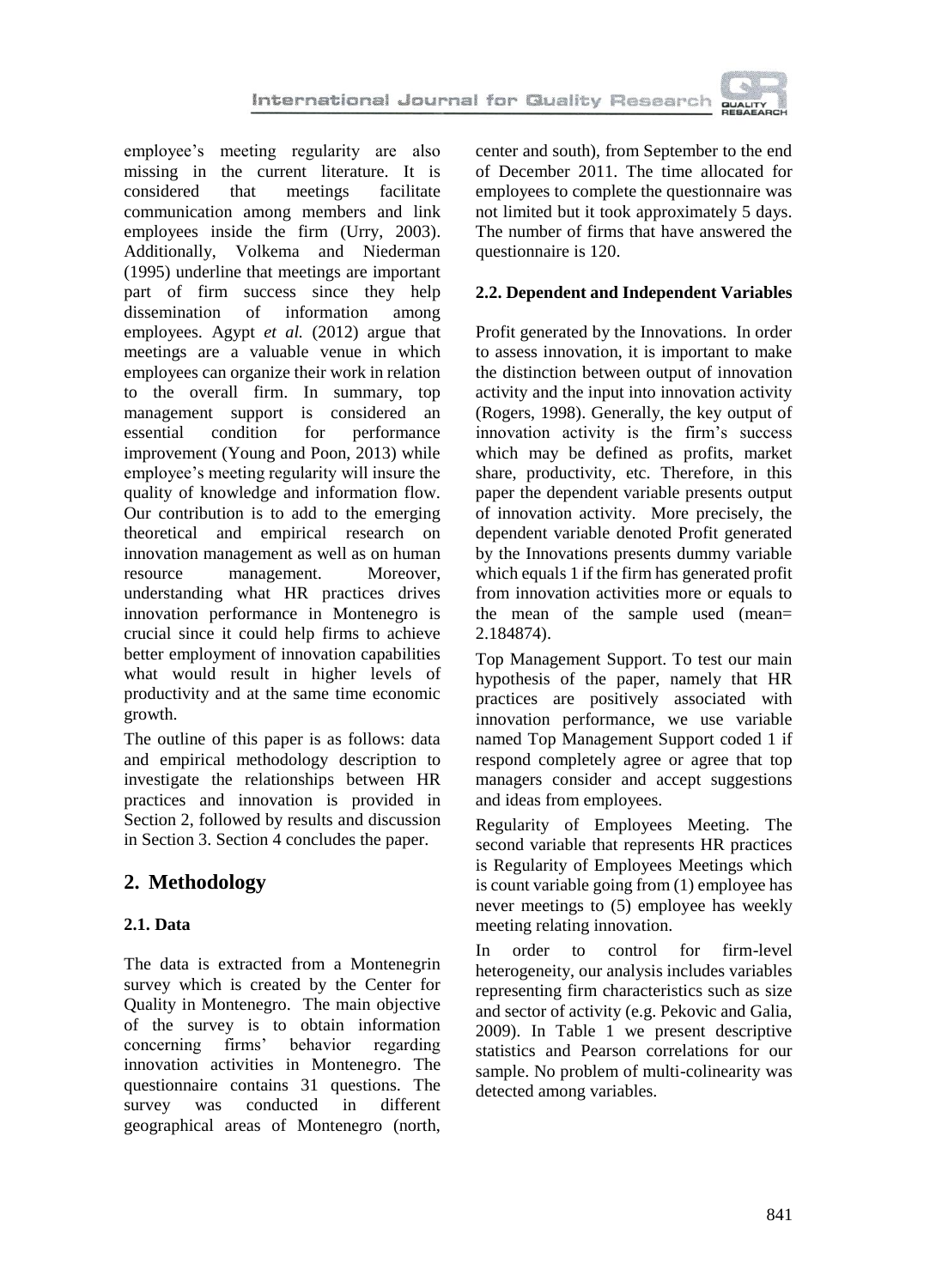

|                | <b>Variable</b>                              | Mean   | S.D.   | Min. | Max     | $\mathbf{1}$ | $\mathbf{2}$ | 3       | 4       | 5    | 6    | 7    | 8    |
|----------------|----------------------------------------------|--------|--------|------|---------|--------------|--------------|---------|---------|------|------|------|------|
|                | Profit<br>generated by<br>the<br>Innovations | 0.26   | 0.43   | 0.00 | 1.00    | 1.00         |              |         |         |      |      |      |      |
| $\overline{c}$ | Top<br>Management<br>Support                 | 0.27   | 0.45   | 0.00 | 1.00    | 0.15         | 1.00         |         |         |      |      | ٠    |      |
| 3              | Regularity of<br><b>Employees</b><br>Meeting | 2.77   | 1.55   | 1.00 | 5.00    | 0.25         | 0.04         | 1.00    |         |      |      | ۰    |      |
| $\overline{4}$ | <b>Size</b>                                  | 156.49 | 240.38 | 2.00 | 1200.00 | $-0.09$      | $-0.01$      | 0.05    | 1.00    | ÷    |      | ۰    |      |
| 5              | Manufacturing                                | 0.32   | 0.47   | 0.00 | 1.00    | 0.04         | $-0.07$      | 0.04    | $-0.01$ | 1.00 | ٠    | ۰    |      |
| 6              | Construction                                 | 0.11   | 0.31   | 0.00 | 1.00    | 0.04         | 0.09         | $-0.11$ | $-0.14$ | 0.24 | 1.00 | ٠    |      |
| 7              | Trade                                        | 0.21   | 0.41   | 0.00 | 1.00    | $-0.21$      | $-0.04$      | 0.18    | 0.04    | 0.36 | 0.18 | 1.00 |      |
| 8              | Service                                      | 0.35   | 0.48   | 0.00 | 1.00    | $-0.23$      | 0.06         | $-0.11$ | 0.07    | 0.51 | 0.26 | 0.38 | 1.00 |

**Table 1.** Pearson correlation coefficients

#### **2.3. Estimation Strategy**

We use a linear model for underlying HR variables driving innovation:

$$
Y_i^* = \alpha + \sum_{i=1}^{10} \beta_i X_i + \mu_i, \quad i = 1, 2, ..., N.
$$
 (1)

where  $X_i$  represents the vector of variables for innovation (*Top Management Support,* Regularity of Employees Meeting, Size and Sector of Activity );  $\beta_1 - \beta_4$  are slope coefficients to be estimated and  $\alpha$  and  $\mu$ are the intercept and the disturbance term, respectively. The interpretation of the latent variable in this kind of model is typically that of an overall net gain (or profit) originating from HR practices.

The model of firms' choice to invest in HR practices is stated as a discrete-choice model, with the dummy variables indicating innovation as the dependent variable  $Y_i$ :

$$
Y_i = 1 \tif \t Y_i^* > 0,
$$
  
\n
$$
Y_i = 0 \totherwise.
$$
\n(2)

We specified logistic distributions for  $\mu$  and maximized the log-likelihood of the logit model (Greene, 2003) to estimate model's parameters up to a positive constant.

#### **3. Results**

Logit estimation results are presented in Table 2. The fit is reasonable with an adjusted pseudo-R-squared of 14% ( $p < 0.001$ ).

The results show that our hypothesized positive relationship between Top Management Support and Profit generated by the Innovation was supported ( $\beta$  = 0.92; p< 0.10). Furthermore, we proposed a positive relationship between Regularity of Employees Meeting and innovation what was also supported ( $\beta = 0.37; p < 0.05$ ).

In sum, the empirical results revealed consistent evidence regarding the relationship between two HR practices and innovation performance. The findings are going in the same direction as those from Laursen and Foss (2003), Beugelsdijk (2008) and Cheng and Huang (2009) who find the positive link between HR practices and innovation.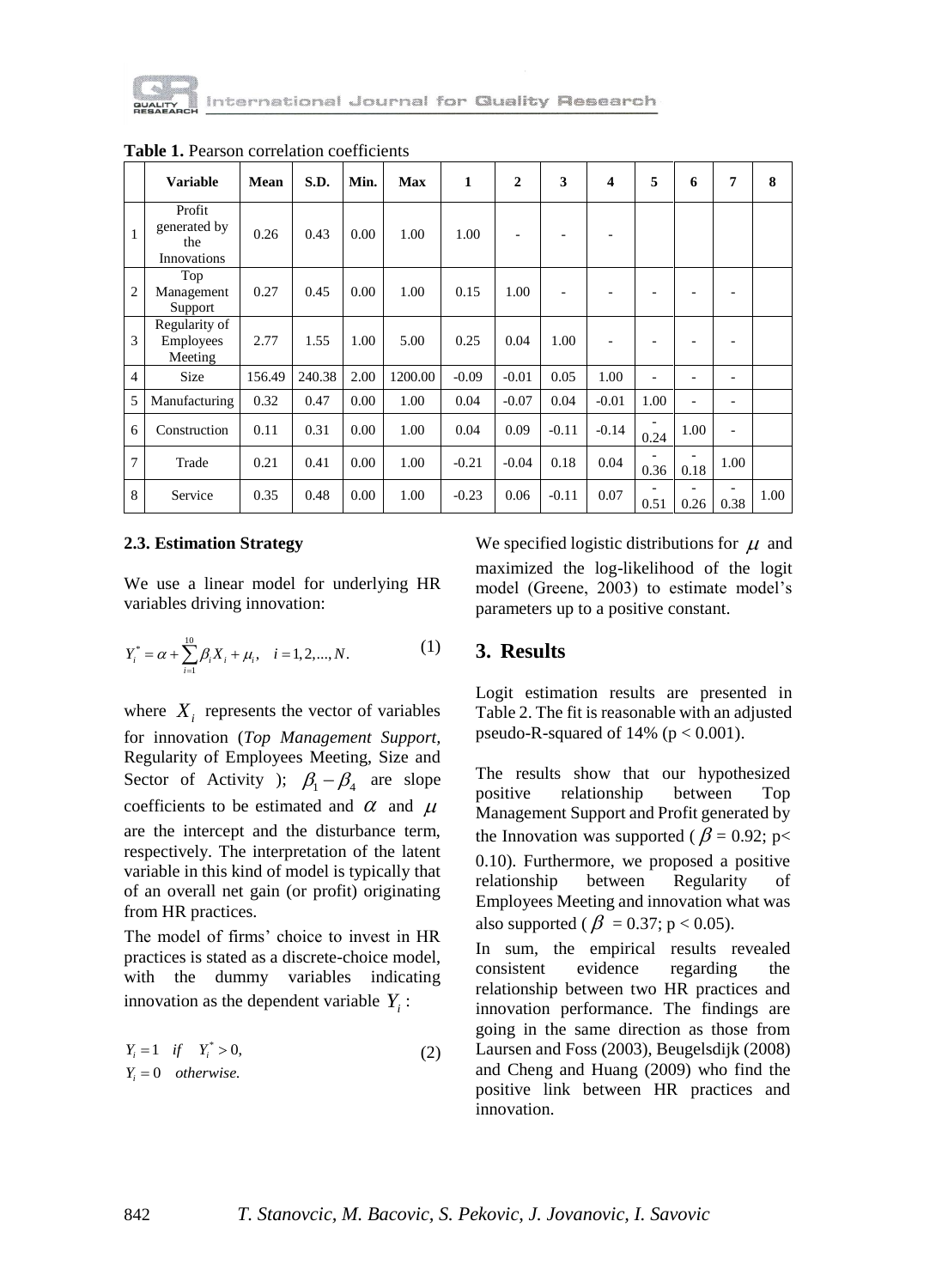

| generated by the millovations          | Profit generated by the Innovations |            |  |  |  |  |
|----------------------------------------|-------------------------------------|------------|--|--|--|--|
| Variables                              | Estimate                            | z-value    |  |  |  |  |
| Intercept                              | $-3.31$ ***                         | $-4.28$    |  |  |  |  |
| <b>Top Management Support</b>          | $0.92*$                             | 1.87       |  |  |  |  |
| <b>Regularity of Employees Meeting</b> | $0.37***$                           | 2.37       |  |  |  |  |
| <b>Size</b>                            | 0.00                                | $-1.06$    |  |  |  |  |
| Manufacturing                          | $1.16*$                             | 1.84       |  |  |  |  |
| Construction                           | 1.29                                | 1.58       |  |  |  |  |
| Trade                                  | $1.79***$                           | 2.71       |  |  |  |  |
| R <sub>2</sub>                         | 0.14                                |            |  |  |  |  |
| LR chi $2(6)$                          | 19.64                               |            |  |  |  |  |
| Prob > chi2                            | 0.00                                |            |  |  |  |  |
| Log likelihood                         |                                     | -58.738021 |  |  |  |  |
| Number of observations                 |                                     | 120        |  |  |  |  |

**Table 2.** The estimated results concerning the relationship between HR practices and Profit generated by the Innovations

 $(*), (**,(**)$  indicate parameter significance at the 10, 5 and 1 per cent level, respectively. Sector reference: Service sector

The results show that our hypothesized positive relationship between Top Management Support and Profit generated by the Innovation was supported ( $\beta$  = 0.92; p< 0.10). Furthermore, we proposed a positive relationship between Regularity of Employees Meeting and innovation what was also supported ( $\beta = 0.37$ ; p < 0.05).

In sum, the empirical results revealed consistent evidence regarding the relationship between two HR practices and innovation performance. The findings are going in the same direction as those from Laursen and Foss (2003), Beugelsdijk (2008) and Cheng and Huang (2009) who find the positive link between HR practices and innovation.

However, we may notice that significance level is higher when looking the relationship between Regularity of Employees Meeting and innovation then between Top Management Support and innovation performance. Consequently, we may argue that Regularity of Employees Meeting is more important for generating profit from innovation in Montenegrin firms. A potential explanation for this is that regular meetings

may further improve employee's knowledge and process related to information sharing.

Turning to control variables we may notice that size and being in construction sector do not influence innovation while being in manufacturing and trade sector increases firm's probability to generate profit from innovation activities.

## **5. Conclusions**

The purpose of this study is to examine direct approach to HR practices and innovation performance in Montenegrin firms. More precisely, we use two measures for HR practices: Top Management Support and Regularity of Employees Meetings. The obtained findings confirm the notion that HR practices lead to higher profit generated by the innovation activities. Accordingly, this study enriches our understanding of how Montenegrin firms could motivate their employees in order to improve their innovation activities. Notwithstanding, comparing the significance level, our results reveal that Regularity of Employees Meetings are more important for innovation than Top Management Support what we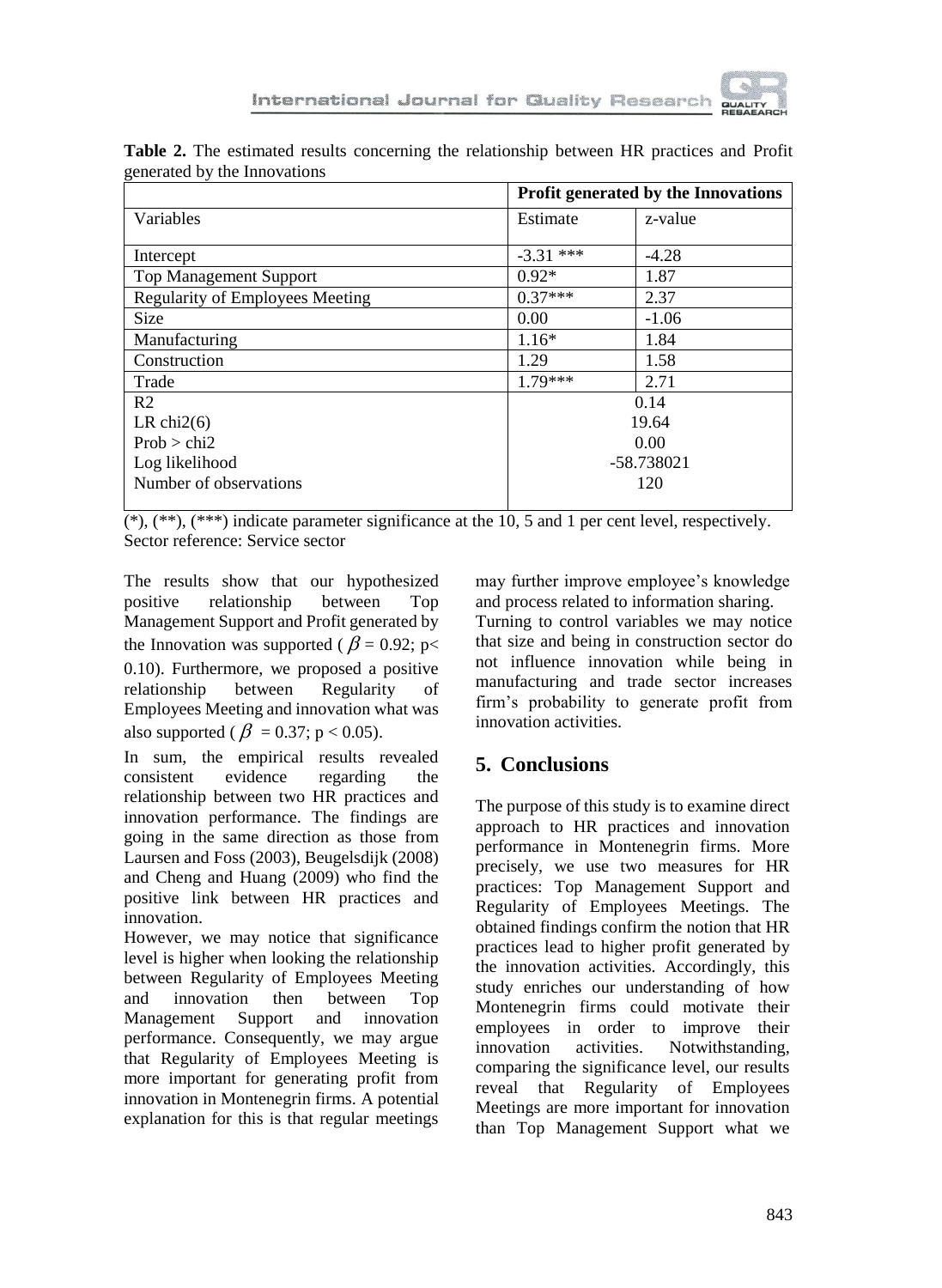

explained by the fact that having regular meetings broader range of knowledge and information therefore improve innovation performance. Noteworthy, it is argued that top management support is beneficial for firm performance but there is evidence that too much top management support can be dysfunctional and lead to failure (Keil, 1995; Collins and Bicknell, 1997).

The obtained findings provide insights that are relevant to managers in Montenegrin firms. Mangers should be aware that HR practices are valuable assets that could help firm to improve its innovation performance what could result in improved sustainable competitive advantages. Therefore, managers should invest more energy to create working environment that enhance HR practices.

The limitations of this study point to several issues for future research avenues. First, we use cross-section data; therefore future research should use panel data in order to confirm the obtained results over time. Second, although this study proposes two measures of HR practices, it could be that other important variables remained unmeasured such as teamwork, decisionmaking, pay incentives, etc. Third, our paper is based on a sample of Montenegrin firms what limits possibility of providing general conclusion. Due, future research should use multiple countries data in order to overcome this limitation. Finally, future studies should identify relational pathway (mediating factors) through which HR practices contribute to innovation performance.

### **References:**

- Agypt, B., Rubin, B.A. & Spivack, A.J. (2012). Thinking outside the clocks: the effect of layered-task time on the creative climate of meetings, *The Journal of Creative Behavior*, *46*(2), 77-98.
- Beugelsdijk, S. (2008). Strategic human resource practices and product innovation, *Organization Studies*, *29*(6), 821-847.
- Chen, C. & Huang, J. (2009). Strategic human resource practices and innovation performance The mediating role of knowledge management capacity, *Journal of Business Research*, *62*(1), 104-114.
- Collins, T. & Bicknell, D. (1997). *Crash: ten easy ways to avoid a computer disaster*. London: Simon and Schuster.
- Delaney, J.T. & Huselid, M.A. (1996). The impact of human resource management practices on perceptions of organizational performance, *Academy of Management Journal*, 39, 949-968.
- Fey, C.F. & Bjorkman, I. (2001). The effect of human resource management practices on MNE subsidiary performance in Russia, *Journal of International Business Studies*, *32*(1), 59-75.
- Greene, W. (2003). *Econometric Analysis*, Englewood Cliffs, Prentice Hall.
- Hermano, V. & Martín-Cruz, N. (2016). The role of top management involvement in firms performing projects: A dynamic capabilities approach, *Journal of Business Research*, DOI: 10.1016/j.jbusres.2016.01.041
- Huselid, M. (1995). The Impact of Human Resource Management Practices on Turnover, Productivity, and Corporate Financial Performance, *Academy of Management Journal*, 38, 635-672.
- Huselid, M.A., Jackson, S.E. & Schuler, R.S. (1997). Technical and strategic human resource management effectiveness as determinants of firm performance, *Academy of Management Journal*, 40(1), 171-188.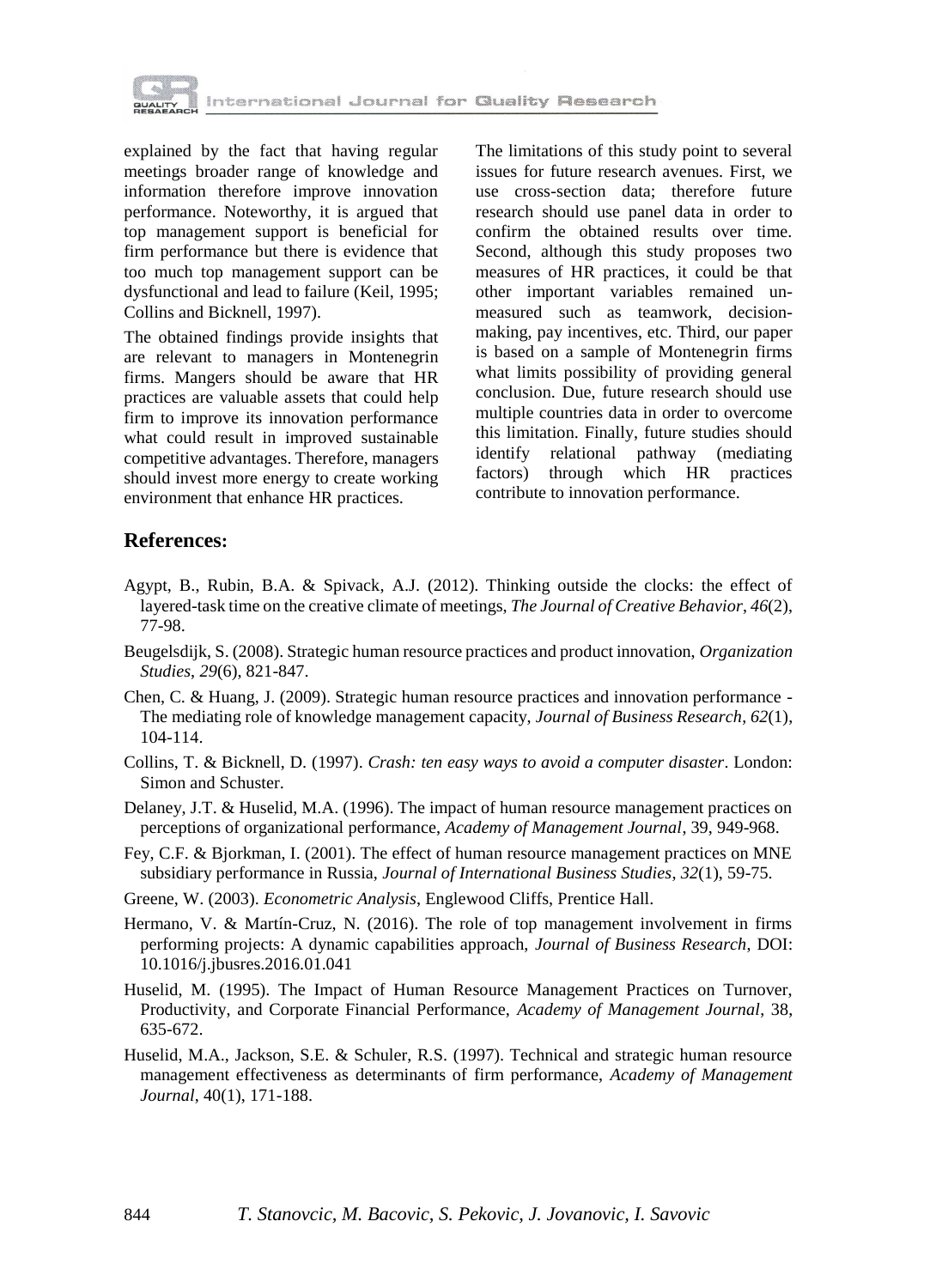

- Ichiniowski, C., Shaw, K. & Prenushi, G. (1997). The effects of human resource management practices on productivity: a study of steel finishing lines, *American Economic Review*, 87(3), 291-313.
- Jones, D.C., Kalmi, P. & Kauhanen, A. (2010). How Does Employee Involvement Stack Up? The Effects of Human Resource Management Policies on Performance in a Retail Firm, *Industrial Relations*, 49(1), 1-21.
- Keil, M. (1995). Pulling the plug: software project management and the problem of project escalation. *MIS Quarterly*, *19*(4), 421.
- Laursen, K. & Foss, N. (2003). New human resource management practices, complementarities and the impact on innovation performance, *Cambridge Journal of Economics*, 27(2), 243-263.
- MacDuffie, J.P. (1995). Human Resource bundles and manufacturing performance: organizational logic and flexible production systems in the world auto industry, *Industrial and Labor Relations Review*, *48*(2), 197-221.
- OECD (2005). *Oslo Manual-Guidelines for Collecting and Interpreting Innovation Data*, Paris, OECD Publishing.
- Pekovic, S. & Galia, F. (2009). From quality to innovation: Evidence from two French Employer Surveys, *Technovation*, 29(12), 829–842.
- Reich, R.B. (1990). *Who is us?* Hurvurd Business Review, (January-February), 53-64.
- Rogers, M. (1998). The Definition and Measurement of Innovation, *Melbourne Institute Working Paper*, 10/98.
- Urry, J. (2003). Social networks, travel and talk, *British Journal of Sociology*, *54*(2), 155–175
- Volkema, R.J. & Niederman, F. (1995). Organizational meetings, *Small Group Research*, *26*(1),  $3 - 24.$
- Youndt, M.A., Snell, S.A., Dean, J.W. & Lepak, D.P. (1996). Human resource management, manufacturing strategy, and firm performance, *Academy of Management Journal*, 39(4), 836– 866.
- Young, R. & Poon, S. (2013). Top management support—almost always necessary and sometimes sufficient for success: Findings from a fuzzy set analysis, *International Journal of Project Management*, *31*, 943-957.

**Tatjana Stanovcic** University of Montenegro, Montenegro [stanja@ac.me](mailto:stanja@ac.me)

**Jelena Jovanovic**

University of Montenegro, Montenegro [jelenajov@ac.me](mailto:jelenajov@ac.me)

**Maja Bacovic** University of Montenegro, Montenegro [majab@ac.me](mailto:majab@ac.me)

**Sanja Pekovic** University of Montenegro, Montenegro [psanja@ac.me](mailto:psanja@ac.me)

**Ivan Savovic** University of Kragujevac, Faculty of Engineering Serbia [cqm@kg.ac.rs](mailto:cqm@kg.ac.rs)

845